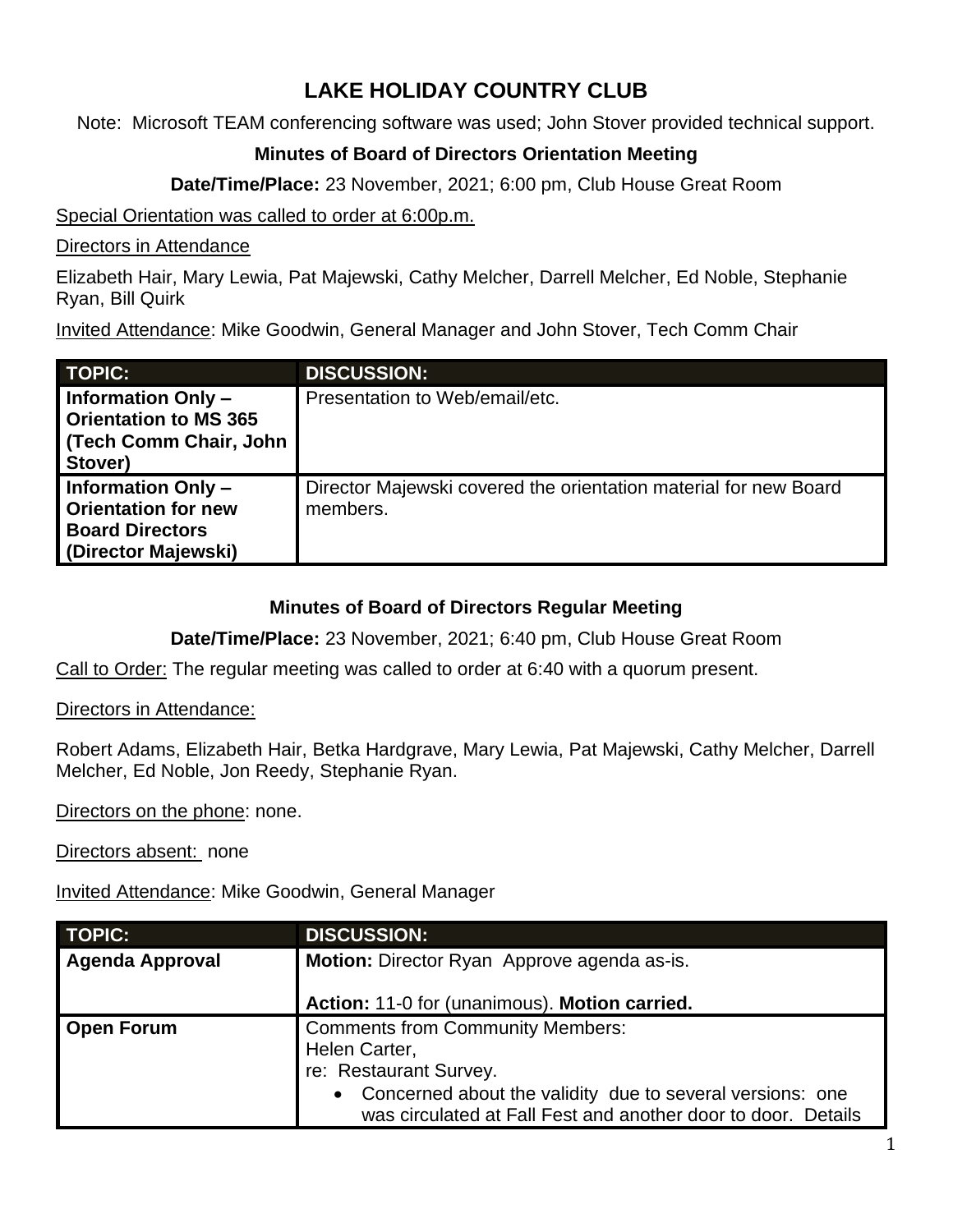|                                                                                              | in the electronic survey letter were not the same as complete<br>as at Fall Fest and door to door; therefore, elicits different<br>responses. Also concerned about paper surveys being lost,<br>thrown away, or changed if done in paper form.<br>Skeptical about no costs to community members, i.e.,<br>cleaning, water, electricity, wear and tear on the building.<br>Concerned about moving the office workers to the basement<br>and teleworking, i.e., phone calls not getting returned in a<br>timely manner, not efficient working from home.<br>Concerned with conflicts with rental of Great Room, sharing of<br>bathrooms, can see issues happening.<br>Re: Tab 13 – Dock assignments, opposed to the lottery system.<br>Chris Anderson - Co-chair Lake Committee.<br>Re: Tab 13 – Dock assignments, on behalf of the Lake Committee,<br>hopes the Board takes into consideration having the Lake Committee<br>work with the GM to formulate a plan. |
|----------------------------------------------------------------------------------------------|------------------------------------------------------------------------------------------------------------------------------------------------------------------------------------------------------------------------------------------------------------------------------------------------------------------------------------------------------------------------------------------------------------------------------------------------------------------------------------------------------------------------------------------------------------------------------------------------------------------------------------------------------------------------------------------------------------------------------------------------------------------------------------------------------------------------------------------------------------------------------------------------------------------------------------------------------------------|
| Tab 1 – Approval of 28<br>Sep and 26 October<br>2021, BOD meeting<br>minutes (Director Hair) | <b>Motion:</b> Approve previous Board minutes.<br>Action: 11-0 for (unanimous). Motion carried.                                                                                                                                                                                                                                                                                                                                                                                                                                                                                                                                                                                                                                                                                                                                                                                                                                                                  |
| Tab 2 - President's<br><b>Report (Director</b><br>Majewski)                                  | Request for volunteers on committees;<br>$\bullet$<br>Lake Holiday 50 <sup>th</sup> anniversary in 2022 – looking to upgrade the<br>$\bullet$<br>Clubhouse – Activities requests assistance and volunteers in<br>planning;<br>New fencing, and repairs to old, along Redland Road started;<br>New landscaping installed and placement of pavilion for the Dog<br>Park to be determined by Board;<br>Beach II improvements underway;<br>Almost an additional 50% of parking underway for the Clubhouse<br>Identified agenda items for the November Board meeting.<br>٠                                                                                                                                                                                                                                                                                                                                                                                            |
| Tab 3 - General<br><b>Manager's Report (Mike</b><br>Goodwin)                                 | Trash compactor loop improvements completed;<br>$\bullet$<br>Dog park landscaping plantings installed;<br>$\bullet$<br>Allied Universal prepares for start of security services;<br>$\bullet$<br>Improvements to Beach II underway by Pine Knoll Construction;<br>$\bullet$<br>Delay until spring with tennis and basketball court paintings due<br>to rain, cool temps and leaf fall;<br>Lakeside Docks completed the marina re-configuration leading to<br>$\bullet$<br>consideration of boat size in re-issuance of dock slips which<br>needs Board discussion;<br>Clubhouse table replacement required due to safety reasons,<br>$\bullet$<br>pricing and sizes provided for Board decision;<br><b>Director D. Melcher motioned</b> to purchase $20 - 8$ ft<br>$\circ$<br>tables out of Replacement Reserves. In addition, to<br>purchase 10 – 6 ft tables and 2 dollies at a cost not to                                                                    |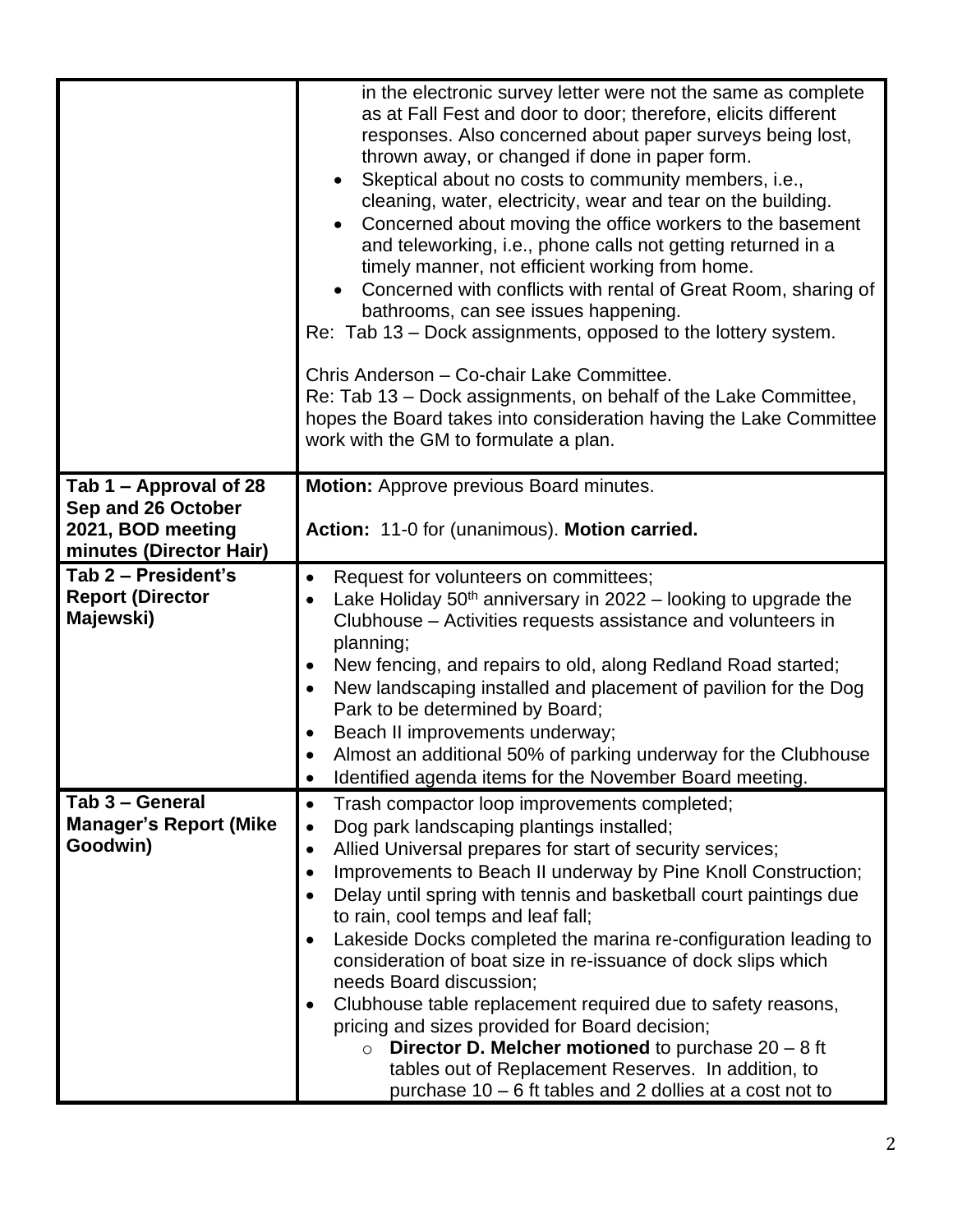|                                                                                                  | exceed \$4,500 out of undesignated funds. Vendor: Millers<br>who will unpack/replace if necessary.<br>Action: 11-0 for (unanimous). Motion carried.<br>$\circ$<br>Requested Board vote to have boat / trailer storage lot lessees<br>maintain their own lots (mowing grass, etc) due to multiple issues<br>(claimed damage of items stored / and complaints of lack of<br>mowing under stored items) with the maintenance crew providing<br>maintenance.<br>Action: Suggested get with Building and Grounds to discuss<br>moving trailers on a specific day so maintenance can mow<br>however, those that don't move their trailer can mow their own<br>lot.                                                                                                                                                                                                                              |
|--------------------------------------------------------------------------------------------------|-------------------------------------------------------------------------------------------------------------------------------------------------------------------------------------------------------------------------------------------------------------------------------------------------------------------------------------------------------------------------------------------------------------------------------------------------------------------------------------------------------------------------------------------------------------------------------------------------------------------------------------------------------------------------------------------------------------------------------------------------------------------------------------------------------------------------------------------------------------------------------------------|
| Tab 4 - Treasurer's<br><b>Report (Director Noble)</b>                                            | Lake Holiday's financial health is good.                                                                                                                                                                                                                                                                                                                                                                                                                                                                                                                                                                                                                                                                                                                                                                                                                                                  |
| Tab 5 - Committee<br><b>Reports</b>                                                              | No comments                                                                                                                                                                                                                                                                                                                                                                                                                                                                                                                                                                                                                                                                                                                                                                                                                                                                               |
| Tab 6 - Committee Name<br><b>Change (Director Lewia)</b>                                         | <b>Issue:</b> The TechComm Committee is more a communication<br>committee versus a technological committee.<br><b>Motion:</b> The Techcomm Committee proposes to change the name<br>of the committee to Communications Committee.<br>Action: 10 for, 1 opposed (Hardgrave). Motion carried.                                                                                                                                                                                                                                                                                                                                                                                                                                                                                                                                                                                               |
| Tab 7 - Combining Two<br><b>Committees (Director D.</b><br>Melcher)                              | <b>Issue:</b> As of Oct. 2021, the Safety Advisory Committee had five<br>members. In preparation of the Nov. organizational meetings to<br>name committee leaders, the current co-chairs asked for nominees.<br>Unfortunately, no one stepped up to lead the committee. The co-<br>chairs then attended the Building & Grounds Committee meeting to<br>revisit conversations to merge with the Building and Grounds<br>Committee, since the two committee charters often operate in<br>parallel and/or overlap.<br><b>Motion:</b> Move to accept the Safety Advisory Committee<br>recommendation and approve the consolidation of the Safety<br>Advisory Committee to function as one under the Building and<br>Grounds Committee; and approve the applicable document<br>modifications. Building, Grounds and Safety Advisory Committee<br>Action: 11-0 for (unanimous). Motion carried. |
| Tab 8 - Newsletter<br><b>Format Changes/Paper</b><br><b>Copies (Directors Lewia</b><br>and Hair) | <b>Issue:</b> There are costs associated with the current software and<br>mailing the hardcopy of the Lake Holiday newsletter. With the current<br>software, publishing the newsletter to the Lake Holiday website is<br>cumbersome and time consuming.                                                                                                                                                                                                                                                                                                                                                                                                                                                                                                                                                                                                                                   |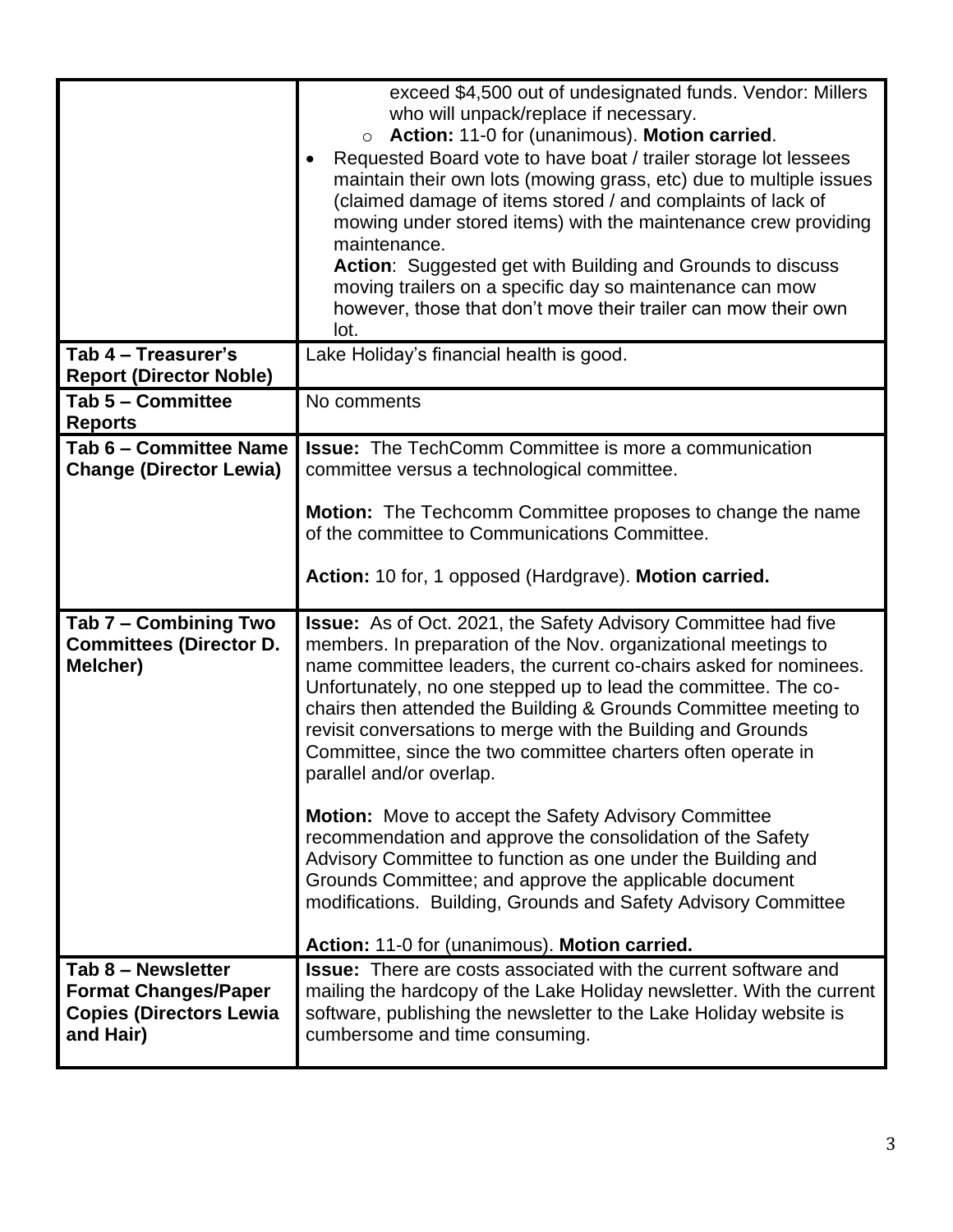|                                                                                            | <b>Motion:</b> The Tech Committee proposes to change the newsletter<br>software to the Microsoft suite (Publisher) which will cost \$12 vs the<br>current \$5.                                                               |
|--------------------------------------------------------------------------------------------|------------------------------------------------------------------------------------------------------------------------------------------------------------------------------------------------------------------------------|
|                                                                                            | Action: 11-0 for (unanimous). Motion carried.                                                                                                                                                                                |
|                                                                                            | <b>Motion:</b> The Tech Committee proposes to eliminate hard copy<br>mailing of the newsletter.                                                                                                                              |
|                                                                                            | Action: 11-0 opposed (unanimous). Motion fails.                                                                                                                                                                              |
|                                                                                            | Motion: The Tech Committee proposes to publish the newsletter<br>quarterly. Rescinded by Director Lewia.                                                                                                                     |
| Tab 9 - Compliance<br><b>Appeals</b><br>(Director/President<br>Majewski)                   | Appeals:<br>Kenneth Sitton, Failure to stop at a stop sign.<br>Director Hair moved to uphold Compliance Cmt<br>$\circ$<br>decision.<br>Action: 10 for, 1 abstain (Quirk). Motion carried<br>$\circ$                          |
|                                                                                            | Thomas Hovermale, Speeding<br>Director Melcher moved to uphold Compliance Cmt<br>decision.<br>Action: 10 for; 1 opposed (Ryan). Motion carried<br>$\circ$                                                                    |
| Tab 10 - Clubhouse<br><b>Parking Site Plan</b><br><b>Estimate (Director C.</b><br>Melcher) | In Issue: The Board should review the estimate for the revised site<br>plan and decide about negotiating a lower estimate. The parking<br>proposal and where to obtain the funding has already been approved<br>by the Board |
|                                                                                            | Motion: To have the GM go back to Greenway and negotiate a best<br>and final.                                                                                                                                                |
|                                                                                            | Action: 10 for; 1 abstain (Ryan) Motion carried.                                                                                                                                                                             |
| Tab 11 - Clubhouse<br><b>Parking CIP Request</b><br>(Director Noble)                       | <b>Issue:</b> Certain fund lines need be moved and/or have been<br>completed.                                                                                                                                                |
|                                                                                            | Motion:. Effect Jan 1, 2022, move \$50K of undesignated funds to<br>CIP for clubhouse parking implementation.<br>Action: 11-0 for (unanimous). Motion carried.                                                               |
|                                                                                            | <b>Motion:.</b> Motion to approve the CIP adjustments as listed in<br>Recommendations:<br>The Finance Committee recommends transfer of funds effective                                                                       |
|                                                                                            | January 1, 2022 Line 8010.07<br>- Remove \$5,000 from the CIP Fund and place in the Replacement<br>Reserve Fund Line 8010.24                                                                                                 |
|                                                                                            | - Remove \$873.12 from this line item and add it to 8010.26 Marina<br><b>Paving Unallocated interest</b>                                                                                                                     |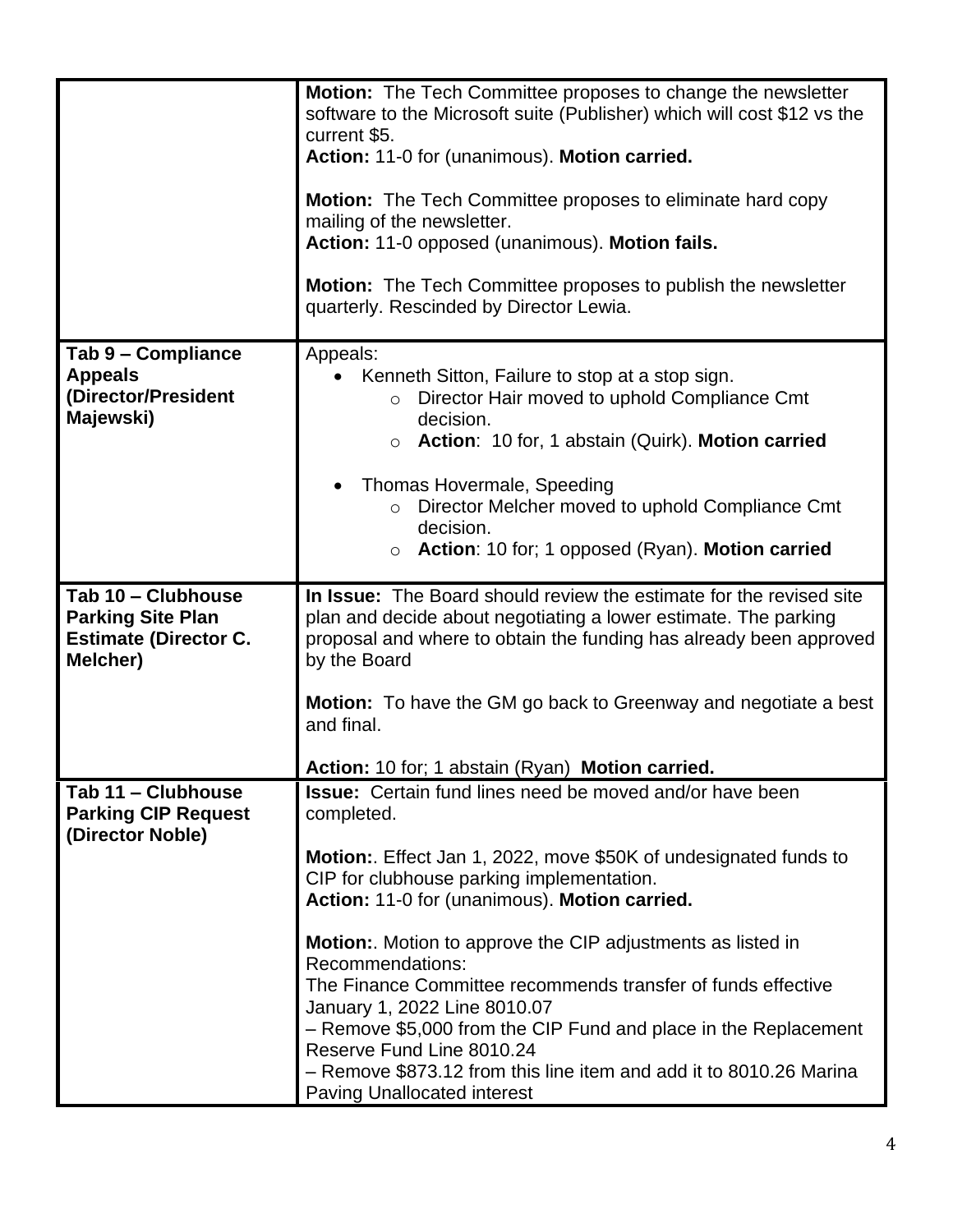|                                                                             | - Remove the final amount at EOY 2021 and add it to 8010.26                                                                                                                                                                                                                                                                                                                                                                                                                                                                                                                                                                                                                                                                                                                                                                                                                                                                                                                                                                                                                         |
|-----------------------------------------------------------------------------|-------------------------------------------------------------------------------------------------------------------------------------------------------------------------------------------------------------------------------------------------------------------------------------------------------------------------------------------------------------------------------------------------------------------------------------------------------------------------------------------------------------------------------------------------------------------------------------------------------------------------------------------------------------------------------------------------------------------------------------------------------------------------------------------------------------------------------------------------------------------------------------------------------------------------------------------------------------------------------------------------------------------------------------------------------------------------------------|
|                                                                             | Marina Paving.<br>Action: 11-0 for (unanimous). Motion carried.                                                                                                                                                                                                                                                                                                                                                                                                                                                                                                                                                                                                                                                                                                                                                                                                                                                                                                                                                                                                                     |
| Tab 12 – Dog Park<br><b>Pavilion (Director D.</b><br>Melcher)               | <b>Issue:</b> An unused pavilion roof structure, previously located at the<br>Southside bus stop, currently rests in the Country Club Park parking<br>lot. A decision on the installation location needs to be made quickly,<br>before any further damage is made to the structure and prior to the<br>winter season setting in.                                                                                                                                                                                                                                                                                                                                                                                                                                                                                                                                                                                                                                                                                                                                                    |
|                                                                             | <b>Director Majewski motioned to place the pavilion inside the dog</b><br>park.<br>Action: 1 for (Majewski), 10 opposed Motion failed.                                                                                                                                                                                                                                                                                                                                                                                                                                                                                                                                                                                                                                                                                                                                                                                                                                                                                                                                              |
|                                                                             | <b>Motion:.</b> Accept the Building & Grounds Committee<br>recommendation to install the relocated pavilion structure outside of<br>the fence next to the Dog Park. The General Manager, using<br>undesignated funds, will direct the installation and completion of the<br>pavilion relocation project not to exceed \$5K.<br>Action: 11-0 for (unanimous). Motion carried.                                                                                                                                                                                                                                                                                                                                                                                                                                                                                                                                                                                                                                                                                                        |
| Tab 13 - Marina Slip<br><b>Assignments (Director</b><br>Reedy)              | <b>Issue:</b> 2022 Marina Slip renewals associated with Lake Holiday<br>Country Club's (LHCC's) new Marina Reconfiguration Project.                                                                                                                                                                                                                                                                                                                                                                                                                                                                                                                                                                                                                                                                                                                                                                                                                                                                                                                                                 |
|                                                                             | Motion:. Motion for 2 Board members (Directors Majewski and<br>Reedy) and 2 Lake Committee members to work with the GM to<br>develop a revised Slip Renewal Process (and publish) by providing<br>the following information:<br>• Dock/Slip layout drawing (request from Lakeside Docks) of the<br>reconfigured marina. Format should be similar to the attached<br>drawings provided by Lakeside during the quote process<br>• Use the above drawing to reflect the locations/names of all current<br>slip holders, boat type (Deep V, Pontoon, Bass Boat, etc.) and length<br>• Number of boats 18' or less in length (Review for possible<br>interior/shoreline slip assignment)<br>• Number of boats 19'-21' in length<br>• Number of boats 22'-24' in length<br>• Review the slips closest to gangways/shoreline cables for<br>assignment of smallest boats and/or kayaks, canoes, etc. (Consider<br><b>Slip Rental Cost Reduction)</b><br>• Listing of Slip Renter Seniority (Number of consecutive years<br>renting a slip)<br>Action: 11-0 for (unanimous). Motion carried. |
| <b>Clubhouse Great Room</b><br><b>Improvements (Director</b><br>D. Melcher) | <b>Issue:</b> The Clubhouse interior is in need of a refresh. With the<br>celebration of LHCC's 50 <sup>th</sup> Anniversary set to take place in May of<br>2022, it would be beneficial to have this work completed in time for                                                                                                                                                                                                                                                                                                                                                                                                                                                                                                                                                                                                                                                                                                                                                                                                                                                    |
|                                                                             | the celebration.                                                                                                                                                                                                                                                                                                                                                                                                                                                                                                                                                                                                                                                                                                                                                                                                                                                                                                                                                                                                                                                                    |